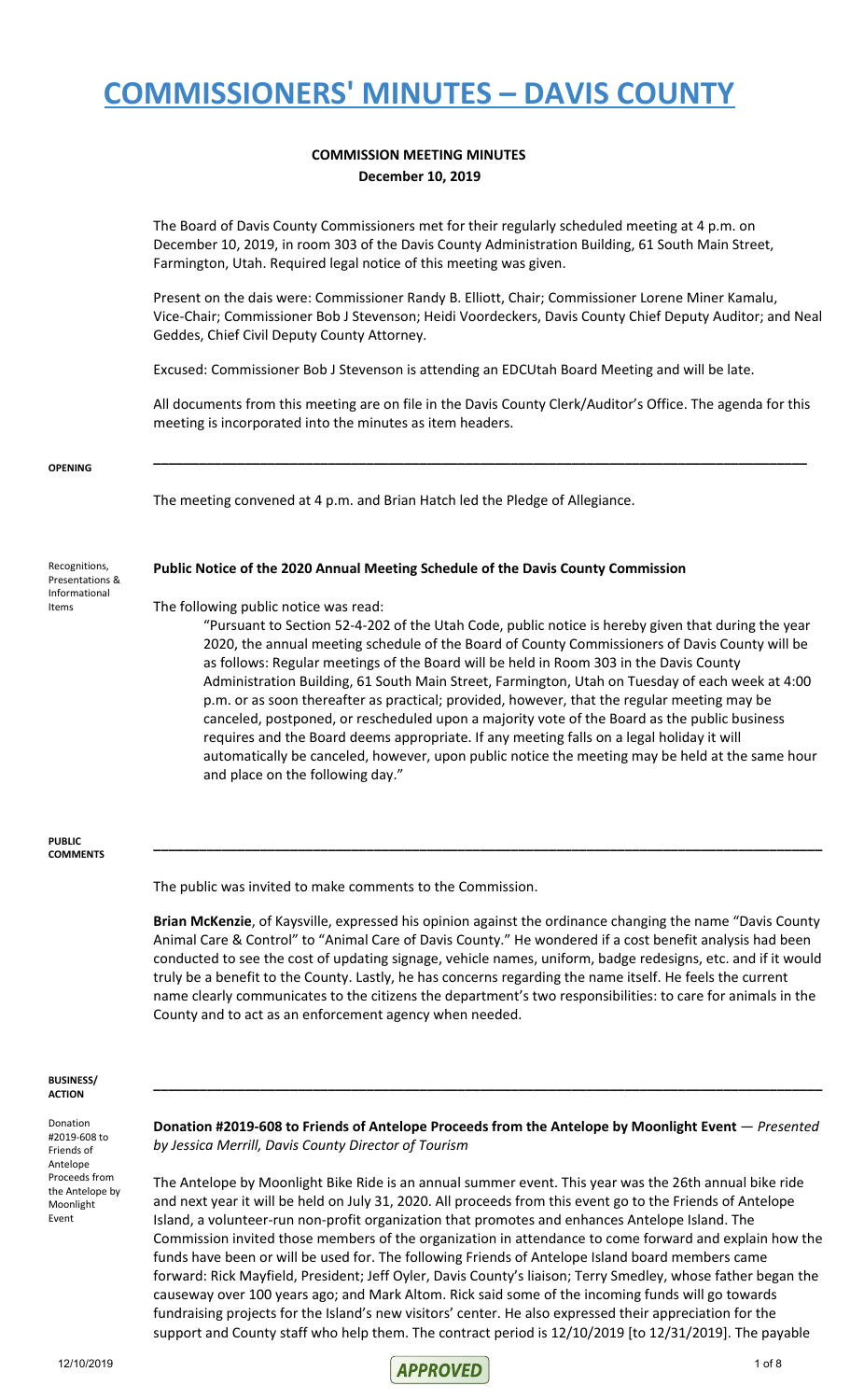donation amount is \$22,970.75.

Motion to Approve: Com. Kamalu Seconded: Com. Elliott All voted Aye

Agreement #2019-609 with Norcon Industries Inc. for Legacy Event Center Bleacher Repairs

**Agreement #2019-609 with Norcon Industries Inc. for Legacy Event Center Bleacher Repairs** — *Presented by Lane Rose, Davis County Facilities Director*

This agreement is for Norcon to repair the indoor telescoping bleachers at the Legacy Events Center so they can automatically expand and retract. The contract period is 12/10/2019 to 12/31/2019. The payable amount is \$4,987.54.

> Motion to Approve: Com. Kamalu Seconded: Com. Elliott All voted Aye

Amendment #2018-75-A to the Master Agreement for License Expansion for the Electronic Library Catalog

**Amendment #2018-75-A to the Master Agreement for License Expansion for the Electronic Library Catalog** — *Presented by Josh Johnson, Davis County Deputy Library Director*

This agreement with Sirsi Corporation is for Davis County's integrated library system, which is the library's electronic catalog. The agreement needed to be amended because circulation numbers increased to over 1 million items when the library switched to doing automatic renewals, which exceeded the original contract's threshold. The amendment will increase the County's cost for the first year, but the second year will include some cost savings because there is a price cap on what the County can be charged. [The contract period is 12/10/2019 to 12/31/2021. The payable amount is \$8,940 for 2020 and \$1,400 for 2021.]

Renewal #2019-610 with Ebsco for My Heritage Family History Database Service

**Renewal #2019-610 with Ebsco for My Heritage Family History Database Service** — *Presented by Josh Johnson, Davis County Deputy Library Director*

Ebsco oversees the contracting for the My Heritage database. My Heritage is an annual subscription family history database that contains records of births, marriages, military service, etc. The other family history database the County uses, Heritage Quest, offers similar but different records. The contract period is 11/01/2019 to 10/31/2020. The payable amount is \$5,765.

> Motion to Approve Agenda Items: Com. Kamalu Seconded: Com. Stevenson All voted Aye

Commission Stevenson joined Commission Meeting [at 4:11 p.m.].

Acceptance #2019-174-B of Revised VOCA Award Letter and Updated Certified Assurances for CJC

**Acceptance #2019-174-B of Revised Victims of Crime Act (VOCA) Award Letter and Updated Certified Assurances for Children's Justice Center (CJC)** — *Presented by Susan Burton, Davis County Children's Justice Center Coordinator*

This is an amendment to the Children's Justice Center's Victims of Crime Act (VOCA) grant award letter. Back in March or April, the grant was originally submitted and began July 1, 2019. Last month, the State requested the updated certified assurances be signed, which is what this amendment is for. The contract period is 07/01/2019 to 06/30/2020. [The receivable amount is \$58,302.02]

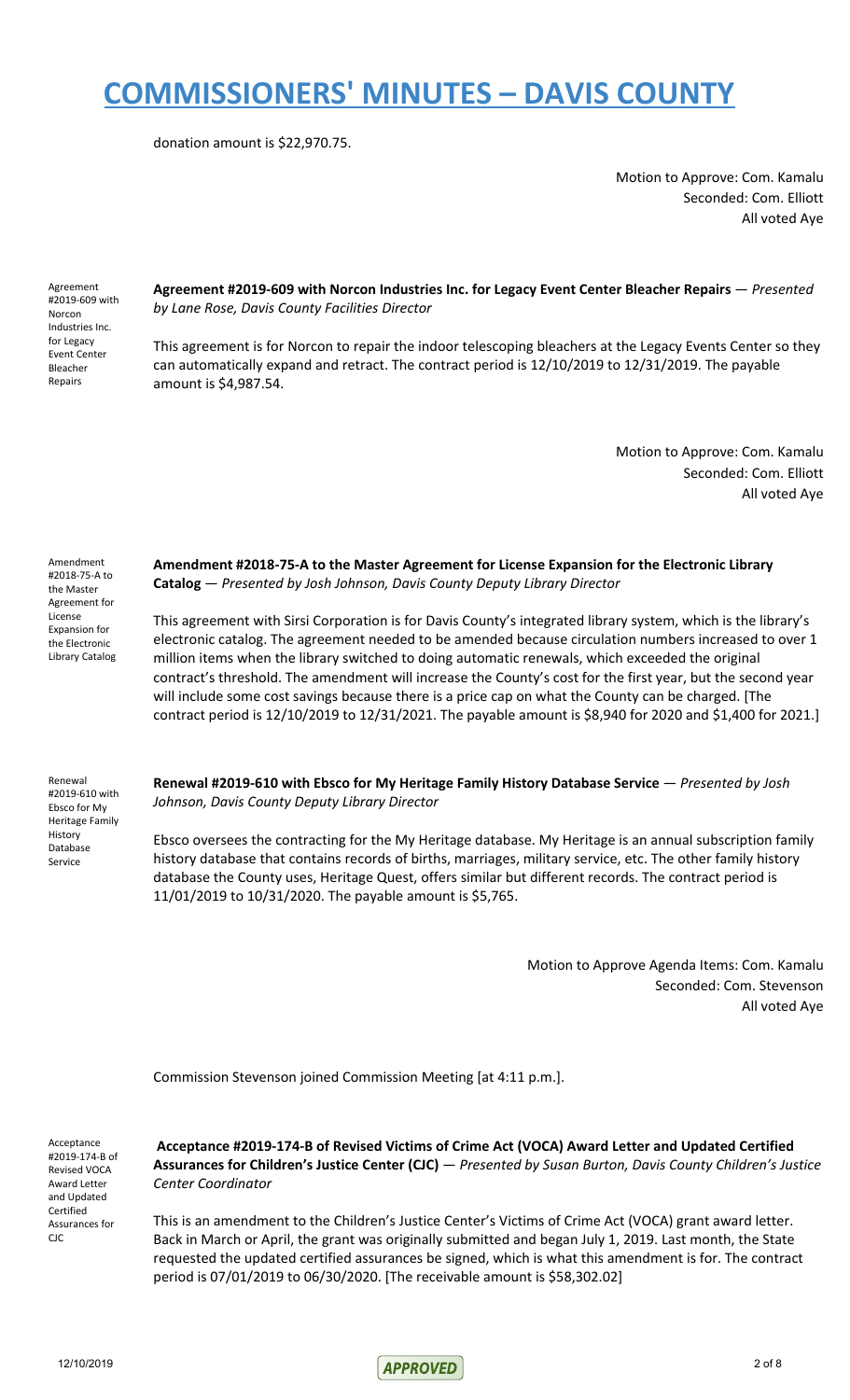Motion to Approve: Com. Kamalu Seconded: Com. Stevenson All voted Aye

Acceptance #2019-175-B of Revised VOCA Award Letter and Updated Certified Assurances for Attorney

**Acceptance #2019-175-B of Revised Victims of Crime Act (VOCA) Award Letter and Updated Certified Assurances for Attorney** — *Presented by Shauna Haacke, Davis County Attorney Victim Assistance Coordinator*

The Attorney's Office was awarded the same Victims of Crime Act (VOCA) grant as the Children's Justice Center (CJC). Like with the CJC's grant, the State is requiring the updated certified assurances be signed. The contract period is 07/01/2019 to 06/30/2021. The receivable amount is \$252,022.67.

> Motion to Approve: Com. Elliott Seconded: Com. Stevenson All voted Aye

Agreement #2019-611with State of Utah Labor Commission for 2020 Work Place Safety Grant

**Agreement #2019-611 with State of Utah Labor Commission for 2020 Work Place Safety Grant** — *Presented by Charlene Lamph, Davis County Risk Management Analyst*

For the past four years, Davis County has been awarded the Work Place Safety Grant which provides funds for subject matter experts, instructors, supplies, etc. to promote workplace safety. The theme for 2020's program is "Back to Safety Basics" because there appears to be an increase in the lack of attention to basic safety practices. Safety glasses were handed out to everyone in attendance and the Commissioners were invited to attend the 2020 safety trainings. The contract period is 01/01/2020 to 12/31/2020. The receivable amount is \$5,000.

> Motion to Approve: Com. Kamalu Seconded: Com. Stevenson All voted Aye

Agreement #2019-539-A for Utility Adjustment on Road Project at 240 E. 950 N. Kaysville

**Agreement #2019-539-A for Utility Adjustment on Road Project at 240 E. 950 N. Kaysville** — *Presented by Adam Wright, Davis County Public Works Director*

This service provider contract with Leon Poulsen Construction is for additional work done on the 240 East 950 North project in Kaysville. It was discovered a new subdivision monument, used to mark property lines, needed to be installed which increased the project's price. [The contract has no beginning or end date. The payable amount is \$870.]

> Motion to Approve: Com. Kamalu Seconded: Com. Stevenson All voted Aye

Amendment #2019-427-A for the Violence and Injury Prevention Program

**Amendment #2019-427-A with Utah Department of Health for the Davis County Health Department's Violence and Injury Prevention Program** — *Presented by Brian Hatch, Davis County Health Director*

This amendment is for the funds received by the County for the Violence and Injury Prevention Program, specifically for the Utah Overdose Data to Action initiative, which focuses on the opioid epidemic. The contract period is 09/01/2019 to 08/31/2020. The receivable amount is \$33,655.

> Motion to Approve: Com. Kamalu Seconded: Com. Stevenson

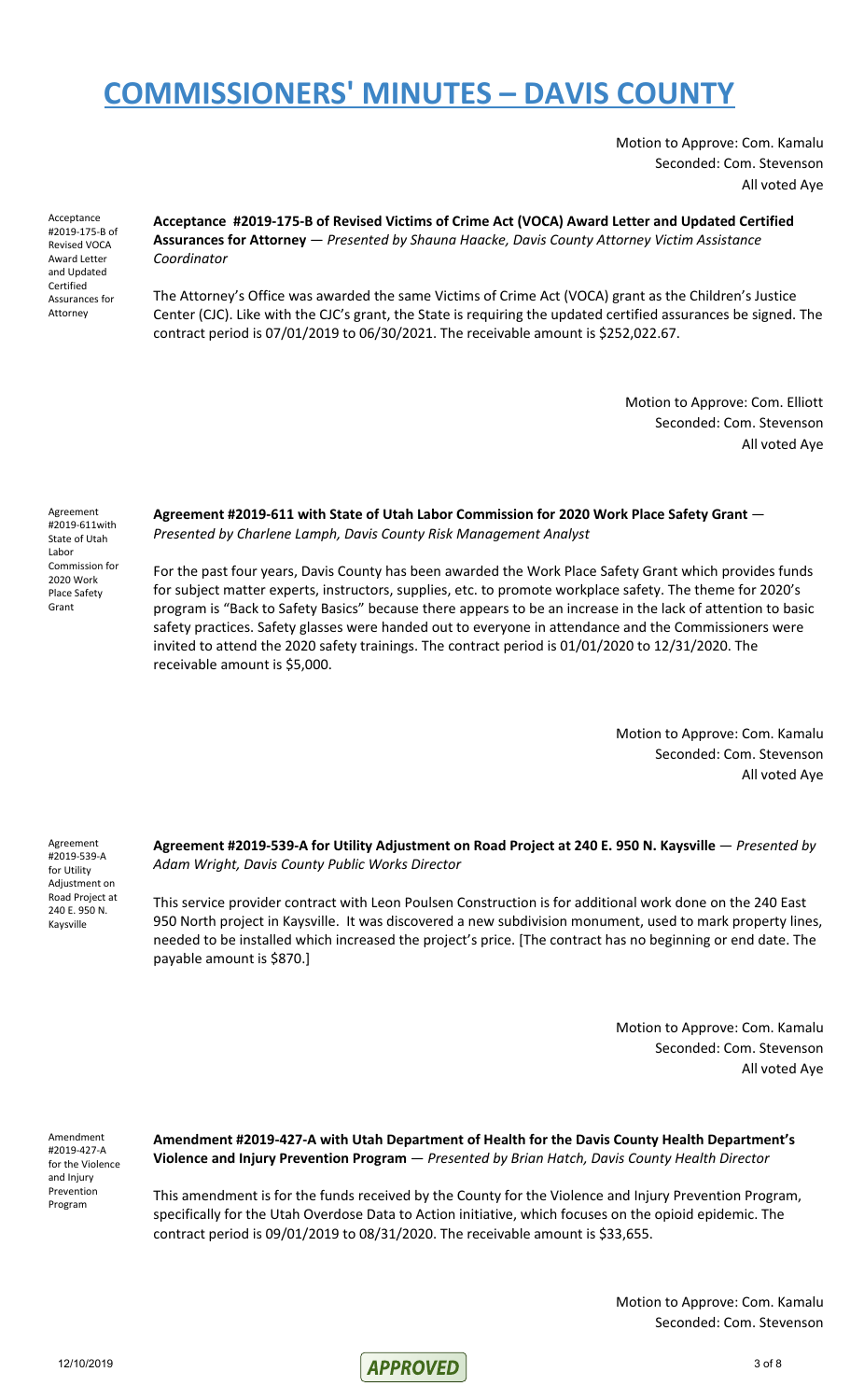All voted Aye

TABLED **TABLED Agreement with Davis Behavioral Health (DBH) to provide staffing support for the Davis County Receiving** — *Presented by Susan Poulsen, Davis County Chief Deputy Sheriff* It was requested to table this item until a later date.

Amendment #2019-342-A with Target Solutions to Update Costs for License Types for **Training** Platforms

**Amendment #2019-342-A with Target Solutions to Update Costs for License Types for Training Platforms** — *Presented by Susan Poulsen, Davis County Chief Deputy Sheriff*

This amendment will update the pricing for the Target Solutions training modules. Previously, the County paid a flat rate for all participating employees. However, the cost is now different for deputy paramedics and deputies. The cost for deputy paramedics is \$91.67 per paramedic per year, while deputies cost \$72.10 per deputy per year. Also, the number of employees participating in the training was updated. The contract period is 12/10/2019 to 03/31/2020. The payable amount is \$1,712.89.

> Motion to Table the First Item and Approve the Second Item: Com. Stevenson Seconded: Com. Kamalu All voted Aye

Summary List #2019-612 from Animal Control of animal adoption contracts for September and October 2019

**Summary List #2019-612 from Animal Control of animal adoption contracts for September and October 2019** — *Presented by Rhett Nicks, Davis County Animal Care and Control Director*

These summary lists are for the Sept. and Oct. animal adoptions. Total there were 127 cats, 77 dogs, 15 rabbits, four parakeets, and one pigeon adopted. The contract period is 09/01/2019 to 10/31/2019. [The receivable amount varies; see contract.]

> Motion to Approve: Com. Kamalu Seconded: Com. Stevenson All voted Aye

Ordinance #10-2019 Amending Title 6, Davis County Code, Changing "Animal Care and Control" to "Animal Care of Davis County"

**Ordinance #10-2019 Amending Title 6, Davis County Code, Changing "Animal Care and Control" to "Animal Care of Davis County"** — *Presented by Rhett Nicks, Davis County Animal Care and Control Director*

This ordinance changes the name "Davis County Animal Care and Control" to "Animal Care of Davis County," as was discussed in previous work sessions. This name change is to align Davis County with industry standards and to better reflect the shift from an enforcement-based department to a community-based department.

In response to the questions raised during the public comments, Rhett clarified that Animal Care is not a law enforcement agency; all Animal Care officers are civilians who have been sworn in as deputies. The only enforcement power they have is through Class B misdemeanors for citations and this ability is not affected by the department's name. He also explained the first priority for Animal Care is the public's safety from dangerous animals, followed by protecting animals from humans, and the ordinance is written as such. Changing the department's name will not affect these priorities. However, changing the name will impact finding revenue sources and updating the department's public image to be a resource and community-based department. By dropping the word "Control" from the name, a softer, more educational approach is implied.

Lastly, in regards to the cost of this change, to update the codified ordinance will be \$600. Currently, there is no consistency between signs, badges, vehicle wraps, uniforms, etc., so updating the name would have needed to be done regardless of a department name change. The branded materials will be updated based on priority and budget, beginning with the most visible public areas as they will have the most significant impact. The Commission also reminded Rhett to check with the cities about updating their websites to show

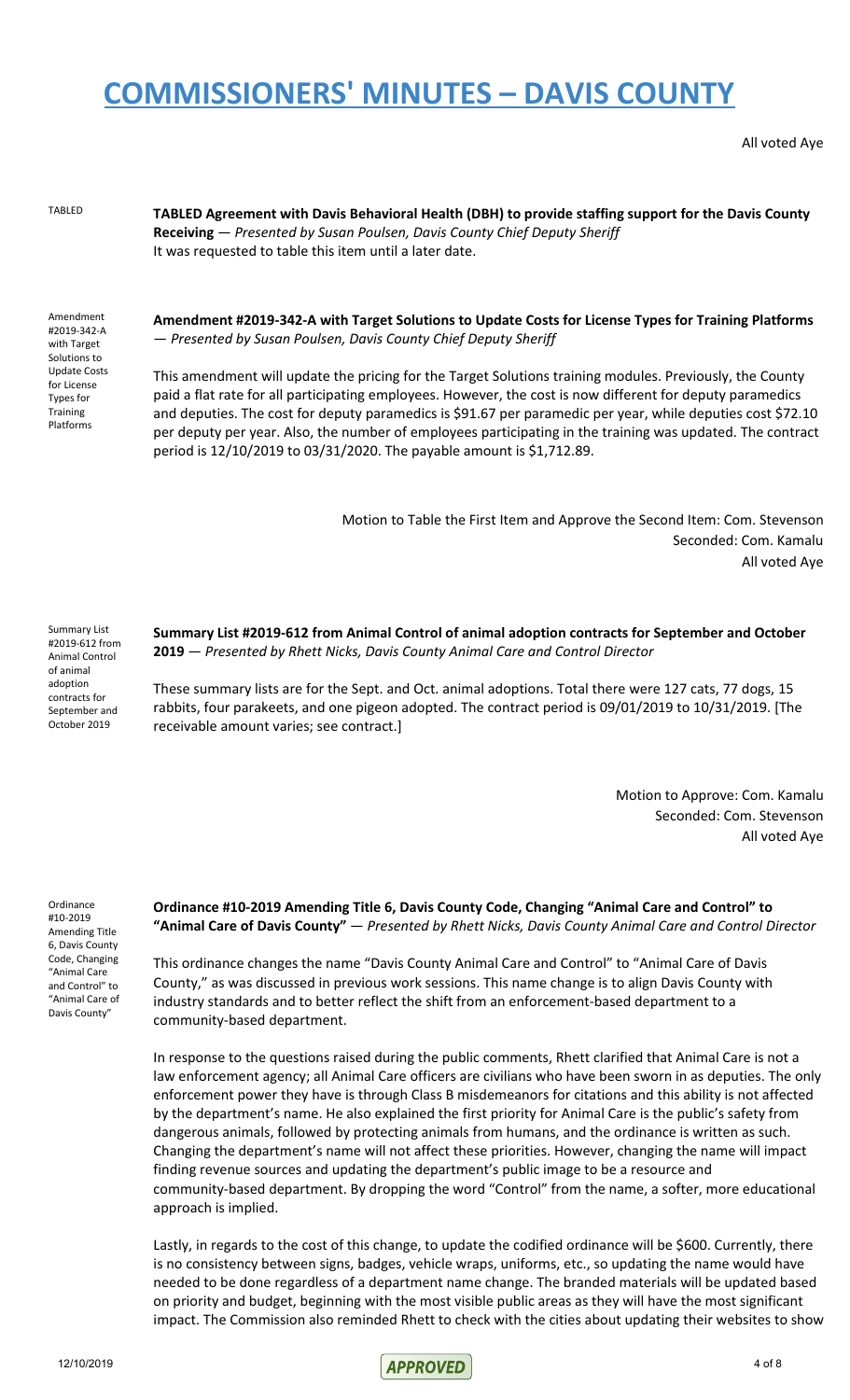the new name. Rhett said he has already started those discussions and has a plan. When the name change is approved, the plan will be put into action.

While updating the ordinance to reflect the new name, the practices of Animal Care were also updated to reflect the County's changing needs. This is the start of a two to three-year process, polishing the ordinance, and Rhett is grateful for Robert Tripp's [Davis County Civil Attorney III] help through it all.

> Motion to Approve: Com. Stevenson Seconded: Com. Kamalu All voted Aye

Agreement 2019-613 with UTA for UTA Ski Bus Service **Agreement #2019-613 with Utah Transit Authority (UTA) for UTA Ski Bus Service to Snow Basin Resort** — *Presented by Kent G. Andersen, Davis County Community & Economic Development Director*

The following contracts are about the Utah Transit Authority (UTA) bus services to Snow Basin Resort, known as the ski bus. Ridership has increased by 82 percent from the 2017-2018 season, to now, 2018-2019, which equates to approximately 10,500 riders. This service is three years old, and the use was expected to increase as awareness spread. UTA requested there be one contracting entity for all the community partners; Davis County has been the primary contracting entity. Last year was the first year Morgan County participated but this year they received permission to have a direct contract with UTA for the ski bus. The total cost for the upcoming program year is \$88,906, which includes Morgan County's contribution. Without Morgan County, the total cost is \$82,025 which will be split equally between Layton City, Snow Basin Resort, and Davis County totaling \$27,342 each. The funds from Layton City and Snow Basin will be a pass-through to UTA via Davis County.

This is the primary contract with UTA regarding the ski bus service with Davis County as the main contracting entity. The contract period is 12/14/2019 to 03/29/2020. The payable amount is \$82,025.

Agreement #2019-614 with Layton City for participation with UTA Ski Bus Service

**Agreement #2019-614 with Layton City for participation with Utah Transit Authority (UTA) Ski Bus Service to Snow Basin Resort** — *Presented by Kent G. Andersen, Davis County Community & Economic Development Director*

This is a pass-through from Layton City to the Utah Transit Authority for the ski bus services. The contract period is 12/14/2019 to 03/29/2020. The pass-through amount is \$27,341.

Agreement #2019-615 with Snow Basin Resort for participation with UTA Ski Bus Service

**Agreement #2019-615 with Snow Basin Resort for participation with Utah Transit Authority (UTA) Ski Bus Service to Snow Basin Resort** — *Presented by Kent G. Andersen, Davis County Community & Economic Development Director*

This is a pass-through from Snow Basin Resort to the Utah Transit Authority for the ski bus services. The contract period is 12/14/2019 to 03/29/2020. The pass-through amount is \$27,342.

> Motion to Approve Agenda Items: Com. Stevenson Seconded: Com. Kamalu All voted Aye

Request #2019-616 to cancel Commission Meetings

**Request #2019-616 to cancel commission meetings for December 24 and 31, 2019** — *Presented by Commissioner Randy B. Elliott*

This request is to cancel the Commission Meetings scheduled for Dec. 24 and 31, due to them falling on Christmas Eve and New Year's Eve. The contract period is 12/24/2019 to 12/31/2019.

Reconsideratio n #2019-597-A of the application for adiustment or

**Reconsideration #2019-597-A of the application made to Davis County Legislative Body under 52-2-1347** for consideration of adjustment or deferral of 2019 tax on ID 09-082-0101 addressed at the Nov. 26, 2019 **Commission Meeting** — *Presented by Commissioner Randy B. Elliott*

12/10/2019 **APPROVED** 5 of 8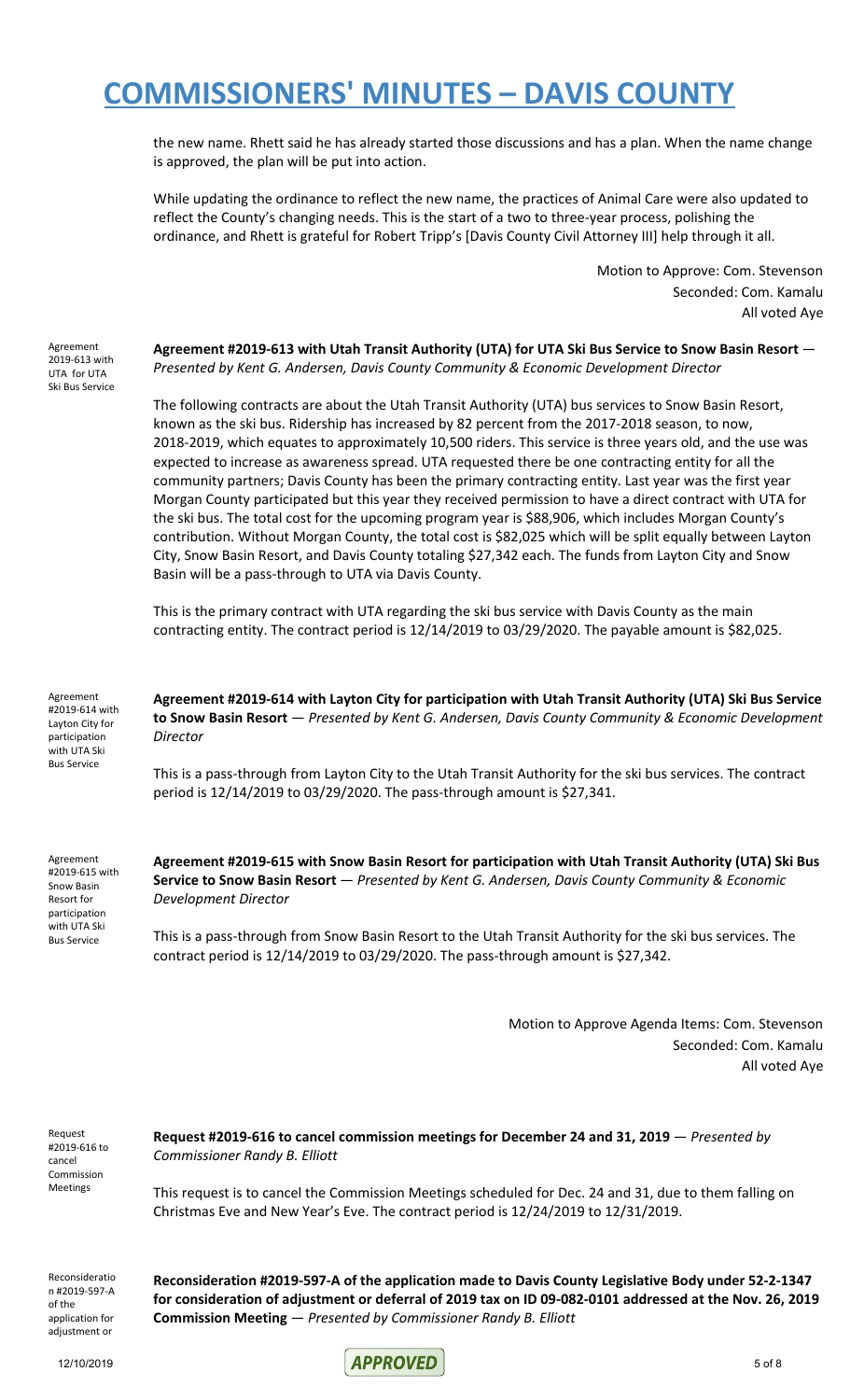deferral of 2019 tax on ID<br>09-082-0101

This request is to reconsider the tax abatement application for property tax ID 09-082-0101 that was passed during the Nov. 26, 2019 Commission Meeting. The application will be reviewed at an undetermined later date. The contract period is 01/01/2019 to 12/31/2019. The reconsideration is neither payable nor receivable.

> Motion to Approve Agenda Items: Com. Kamalu Seconded: Com. Stevenson All voted Aye

Amendment #2012-85-C with CenturyLink for SIP Trunking

**Amendment #2012-85-C with CenturyLink Communications for Session Initiation Protocol (SIP) Trunking** — *Presented by Mark Langston, Davis County Information Systems Director*

This amendment is to switch the County's phone lines to be Session Initiation Protocol (SIP) internet based lines which will provide more flexibility in the future. The contract period is 12/09/2019 to 06/15/2023. The payable amount is \$16,542 per year.

Interlocal Agreement #2019-617 with Layton City for 911 Shared Hosted System

**Interlocal Agreement #2019-617 with Layton City for 911 Shared Hosted System** — *Presented by Mark Langston, Davis County Information Systems Director*

The next three contracts are to increase the number of lines provided by CenturyLink for the 911 Share Hosted System phone switch network. This cooperative program was created by and between Davis County and Layton City to increase the capacity to receive emergency calls, streamline systems, and to be more cost-efficient. Each participating site has a server that communicates with the other servers creating the network. This system has proved to be so successful that ten entities will be participating. Today, agreements for three entities are being presented for approval. As more cities join, the cost per seats [911 workstations] will be equal between entities so eventually, the overall cost will go down. Additionally, the State is a supporter of this program statewide and is paying for some of the equipment; the entities have to pay for the communication lines. It is possible, further down the road, the State may take over the system for the entire state.

This agreement with Layton City is for their participation in the 911 Shared Hosted System and to be a secondary host for the communication network. The contract period is 12/10/2019 to 12/10/2022. The receivable amount is for six seats at variable cost.

Interlocal Agreement #2019-618 with Summit County for 911 Shared Hosted System

**Interlocal Agreement #2019-618 with Summit County for 911 Shared Hosted System** — *Presented by Mark Langston, Davis County Information Systems Director*

This agreement is for Summit County to participate in the 911 Shared Hosted System. The contract period is 12/09/2019 to 12/10/2022. The receivable amount is for seven seats at variable cost.

Interlocal Agreement #2019-619 with Wasatch County for 911 Shared Hosted System

**Interlocal Agreement #2019-619 with Wasatch County for 911 Shared Hosted System** — *Presented by Mark Langston, Davis County Information Systems Director*

This agreement is for Wasatch County to participate in the 911 Shared Hosted System. The contract period is 12/10/2019 to 12/10/2022. The receivable amount is for four seats at variable cost.

> Motion to Approve Agenda Items: Com. Stevenson Seconded: Com. Kamalu All voted Aye

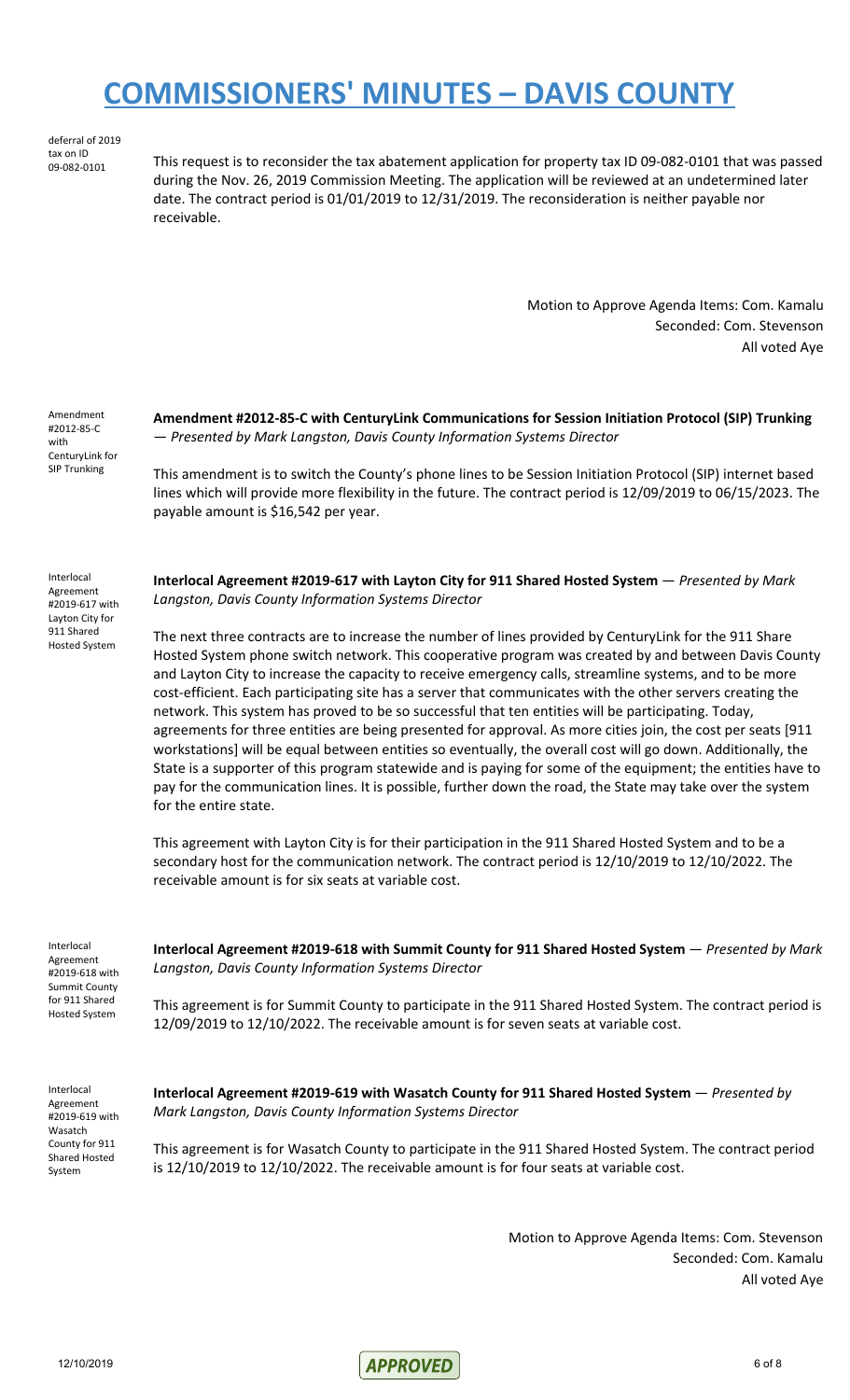|                                               | Commissioner Kamalu moved to recess to Board of Equalization. Commissioner Stevenson seconded the motion. All voted Aye. |
|-----------------------------------------------|--------------------------------------------------------------------------------------------------------------------------|
| <b>BOARD OF</b><br><b>EQUALIZATION</b>        |                                                                                                                          |
| Property Tax<br>Register                      | Property Tax Register matters were presented by Heidi Voordeckers, Davis County Chief Deputy Auditor, as<br>follows:     |
|                                               | The register has various appeals, abatements, write-offs, and corrections included for consideration.                    |
|                                               | Motion to Approve: Com. Kamalu<br>Seconded: Com. Stevenson<br>All voted Aye                                              |
| <b>CONSENT</b>                                | Commissioner Kamalu moved to reconvene Commission Meeting. Commissioner Stevenson seconded the motion. All voted Aye.    |
| <b>ITEMS</b>                                  |                                                                                                                          |
| <b>Check Registers</b>                        | <b>Check Registers</b>                                                                                                   |
|                                               | Check Registers were approved.                                                                                           |
|                                               | Motion to Approve: Com. Kamalu<br>Seconded: Com. Stevenson<br>All voted Aye                                              |
| Indigent<br>Hardship<br>Abatement<br>Register | <b>Indigent Hardship Abatement Register</b>                                                                              |
|                                               | The Indigent Abatement Hardship Register for the following name was presented for approval:                              |
|                                               | Kaylynne Stevenson                                                                                                       |
|                                               | A motion was made to deny the request and schedule a hearing.                                                            |
|                                               | Motion to Deny: Com. Kamalu<br>Seconded: Com. Stevenson<br>All voted Aye                                                 |
| Commission<br>Meeting<br>Minutes              | <b>Meeting Minutes</b>                                                                                                   |
|                                               | Commission Meeting Minutes for November 12, 2019, were presented for approval.                                           |
|                                               | Motion to Approve: Com. Kamalu<br>Seconded: Com. Stevenson<br>All voted Aye                                              |
| <b>COMMISSION</b>                             |                                                                                                                          |
| <b>COMMENTS</b>                               | Commissioner Kamalu wanted to mention how well the public safety and Davis Behavioral Health are                         |

working together because the Davis County Receiving Center is now open. There is a lot of great effort from the agencies involved, and she appreciates all the help that has been provided. Also, the first client was brought in by law enforcement the previous evening.

**MEETING ADJOURNED**

Commission meeting was adjourned at 4:42 p.m.

12/10/2019 7 of 8